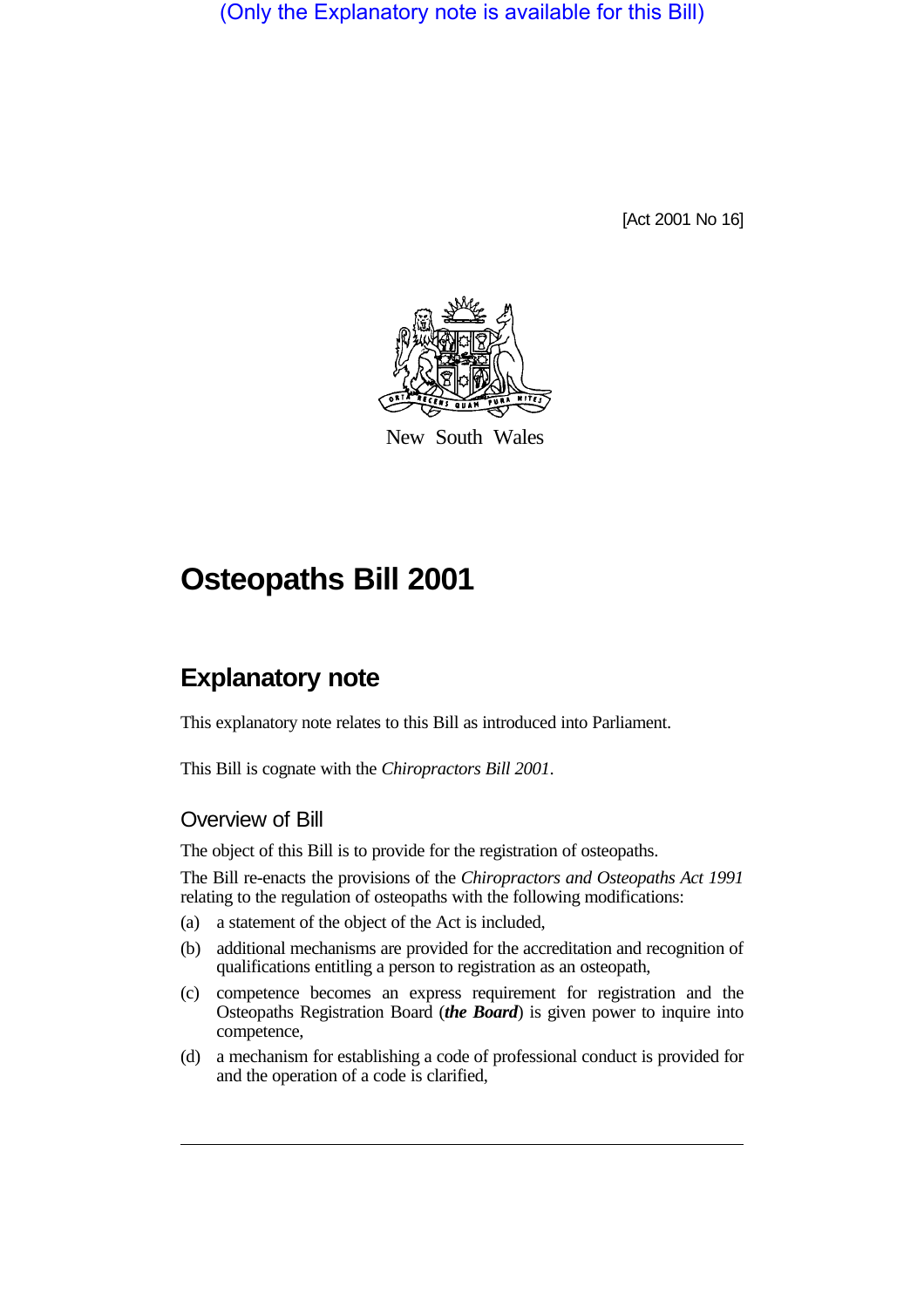Explanatory note

- (e) registered osteopaths are required to submit an annual return to the Board detailing matters that establish their continuing competence and good character,
- (f) registered osteopaths are required to notify the Board of convictions and conviction findings (findings of guilt without proceeding to a conviction) for various offences, and courts are required to notify the Board of certain convictions and conviction findings against registered osteopaths,
- (g) definitions of unsatisfactory professional conduct and professional misconduct are introduced,
- (h) a complaint against an osteopath can be made and dealt with even if the osteopath has ceased to be registered,
- (i) the Board is required to notify an osteopath of a complaint made against the osteopath,
- (j) the Osteopathy Care Assessment Committee is established to inquire into less serious complaints about osteopaths and to make recommendations to the Board with respect to the determination of those complaints,
- (k) the Osteopathy Care Assessment Committee will be able to conduct skills testing of a registered osteopath about whom a complaint is made,
- (l) mechanisms are provided to enable the Board to monitor and manage osteopaths who are impaired in their ability to practise,
- (m) determination of complaints by Professional Standards Committees is replaced with determination by a hearing of the Board,
- (n) complaints are authorised to be made about the fees charged for osteopathy services and the Board is authorised to make orders with respect to those fees when determining a complaint,
- (o) the Board is to have 7 members (comprising 4 osteopaths, an officer of the Department of Health or a public health service, a person to represent the community, and a legal practitioner) and members are limited to serving 3 consecutive 4-year terms,
- (p) the Board is given power to delegate its functions,
- (q) the operation of the *Criminal Records Act 1991* is modified to facilitate the reporting of and consideration of conviction findings affecting applicants for registration and osteopaths,
- (r) the Board is required to notify other osteopathy registration authorities of disciplinary action taken against an osteopath,
- (s) proceedings for an offence under the Act will be able to be taken within 12 months after the offence,

Explanatory note page 2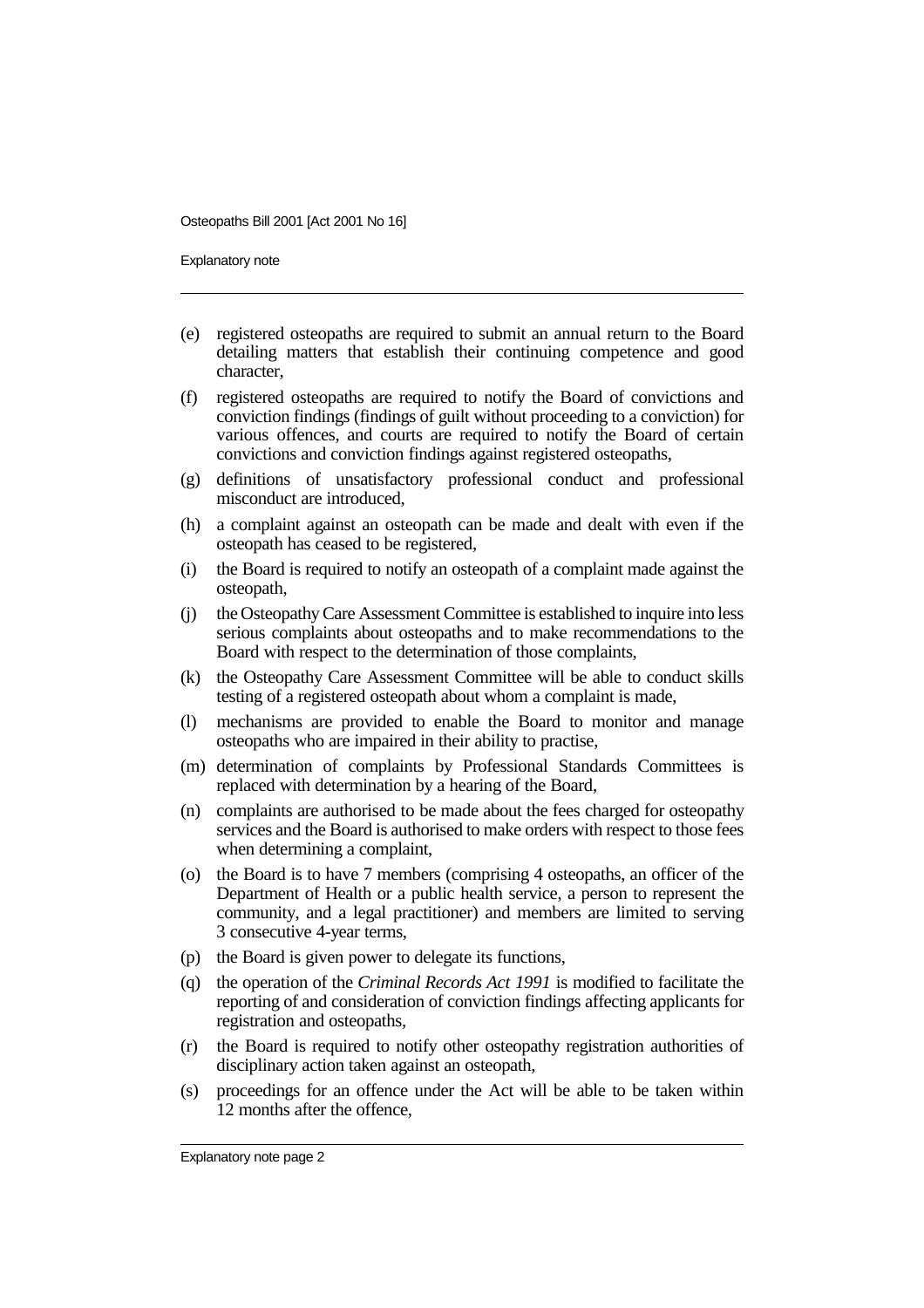Explanatory note

(t) any conditions on an osteopath's registration will be recorded in the Register.

The Bill also enacts consequential savings and transitional provisions and makes consequential amendments to other Acts.

Outline of provisions

# **Part 1 Preliminary**

**Clause 1** sets out the name (also called the short title) of the proposed Act.

**Clause 2** provides for the commencement of the proposed Act on a day or days to be appointed by proclamation.

**Clause 3** sets out the object of the proposed Act.

**Clause 4** defines certain words and expressions used in the proposed Act.

**Clause 5** provides that notes in the proposed Act are explanatory only and do not form part of the Act.

**Clause 6** provides that the proposed Act does not limit or otherwise affect the operation of the Mutual Recognition laws of the Commonwealth.

# **Part 2 Registration**

**Clause 7** prohibits a person from indicating that the person practises, or is qualified to practise, osteopathy unless the person is registered under the proposed Act.

**Clause 8** specifies the qualifications required for registration as an osteopath.

**Clause 9** defines competence to practise for the purposes of the proposed Act.

**Clause 10** defines impairment for the purposes of the proposed Act.

**Clause 11** specifies the circumstances in which a person is entitled to be registered as an osteopath under the proposed Act.

**Clause 12** provides for provisional registration under the proposed Act for persons who are entitled to registration but whose applications for registration have not been dealt with by the Board, and for persons entitled to the qualification required for registration who have not yet had the qualification conferred on them.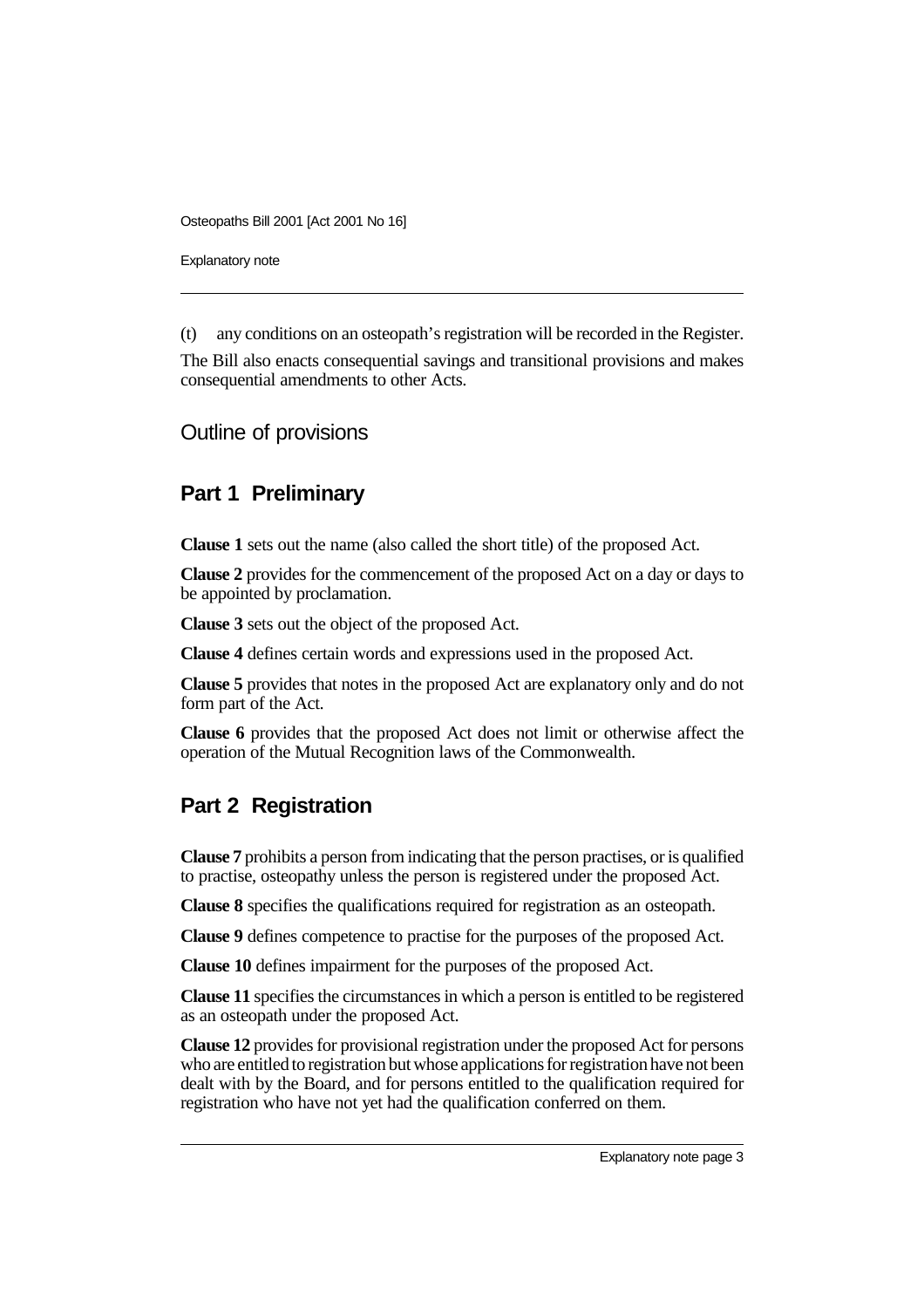Explanatory note

**Clause 13** provides for temporary registration under the proposed Act in certain circumstances.

**Clause 14** specifies the circumstances in which the Board may refuse to register a person under the proposed Act.

**Clause 15** specifies the effect of the removal of a person's name from the Register and the suspension of a person's registration as an osteopath.

**Clause 16** restricts the re-registration of deregistered persons and certain other persons.

**Clause 17** provides for an appeal to the Osteopaths Tribunal where the Board has refused to grant registration or cancelled registration and in certain other cases.

### **Part 3 Practice of osteopathy**

#### **Division 1 Conduct of practice**

**Clause 18** prohibits registered osteopaths from using the title "doctor" unless the osteopath holds a recognised university qualification entitling the osteopath to use that title.

**Clause 19** provides that the Board may establish a code of professional conduct and provides for the use of, and procedure for the establishment of, that code.

#### **Division 2 Returns and information**

**Clause 20** provides that registered osteopaths must furnish annual returns to the Board containing specified information. The Board may require the return to be verified by statutory declaration.

**Clause 21** provides that a registered osteopath must notify the Board within 7 days if the osteopath is convicted of an offence or made the subject of a sex/violence criminal finding for an offence or certain criminal proceedings are commenced against the osteopath.

**Clause 22** provides for the Courts to notify the Board, as soon as is practicable, of the conviction of a registered osteopath of an offence or the making of a sex/violence criminal finding against an osteopath.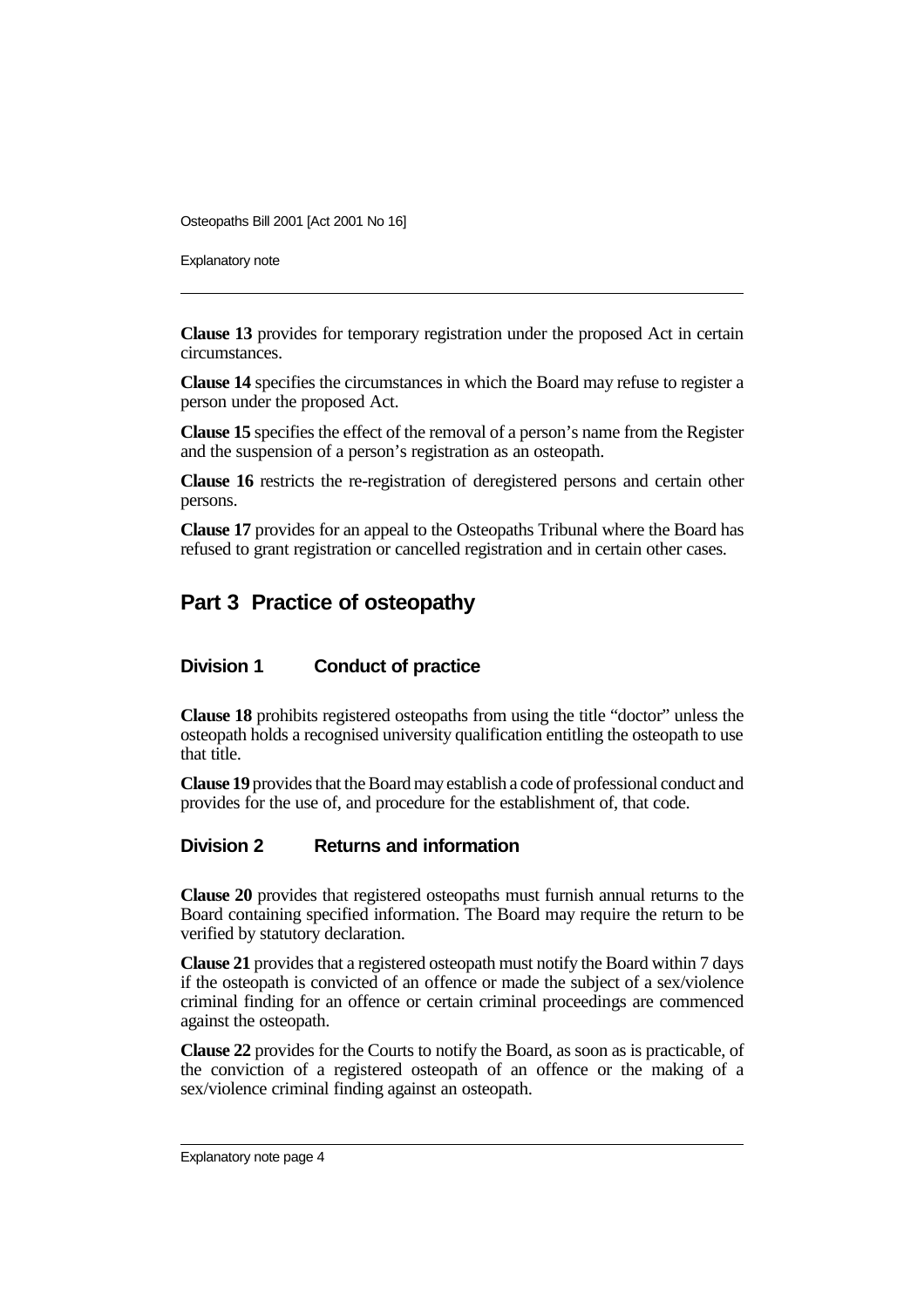Explanatory note

**Clause 23** requires notice to be given to the Registrar in accordance with the regulations when a registered osteopath becomes a mentally incapacitated person.

# **Part 4 Complaints and disciplinary proceedings**

#### **Division 1** Interpretation

**Clause 24** defines "professional misconduct".

**Clause 25** defines "unsatisfactory professional conduct".

#### **Division 2 Complaints**

**Clause 26** sets out the grounds for the making of complaints about registered osteopaths.

**Clause 27** allows a complaint to be made even if the osteopath has ceased to be registered.

**Clause 28** provides that any person (including the Board) may make a complaint.

**Clause 29** provides that complaints are to be made to the Board and lodged with the Registrar.

**Clause 30** sets out the form in which a complaint is to be made.

**Clause 31** provides that the Board is to notify the Health Care Complaints Commission of complaints under this Part of the proposed Act.

**Clause 32** sets out the manner that notice of the complaint is to be given to the osteopath against whom the complaint is made and the circumstances where notice is not required to be given.

**Clause 33** provides that the Board may make inquiries concerning the complaint as it sees fit.

**Clause 34** requires the Board to consult with the Health Care Complaints Commission before dealing with a complaint or referring it to another body under this Part of the proposed Act.

**Clause 35** sets out how complaints are to be dealt with.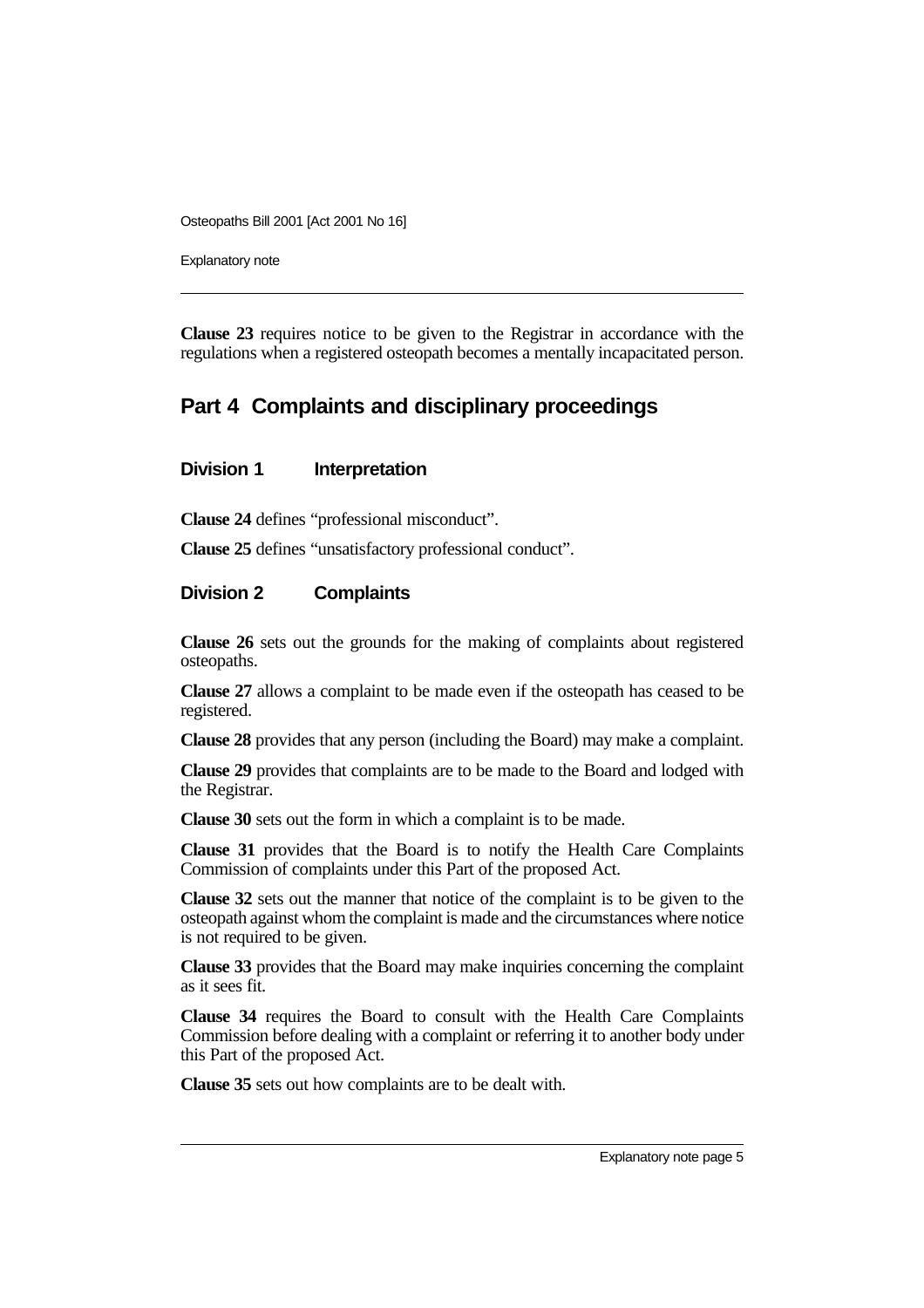Explanatory note

**Clause 36** provides that serious complaints should be referred to the Tribunal. In general, the Board must refer any complaint which may warrant the suspension or deregistration of a registered osteopath to the Tribunal.

**Clause 37** allows the Board to require a registered osteopath to undergo a medical examination.

**Clause 38** sets out the persons to whom the Board must give notice of any order made relating to a registered osteopath.

### **Division 3 Referral of complaints to Osteopathy Care Assessment Committee**

**Clause 39** provides for the kinds of complaints that can be referred to the Committee.

**Clause 40** provides that the Committee is to investigate complaints referred to it and may encourage the settlement of the complaint by consent and authorises the Committee to obtain such osteopathy, medical, legal, financial or other advice as it thinks necessary or desirable to enable it to carry out its functions.

**Clause 41** provides that the Committee may require a registered osteopath to undergo specified skills testing.

**Clause 42** provides for the Committee to report and make recommendations to the Board.

**Clause 43** provides that a complainant and osteopath against whom the complaint is made are not entitled to be legally represented at any appearance before the Committee.

#### **Division 4 Dealing with complaint by inquiry at a meeting of the Board**

**Clause 44** provides that if the Board is to deal with a complaint at a meeting of the Board, that complaint is to be dealt with in accordance with this Division and Schedule 3 (Provisions relating to the procedure of the Board).

**Clause 45** allows the procedure for the calling of a meeting to deal with a complaint and for the conduct of the meeting, subject to the proposed Act and the regulations made under it, to be determined by the Board.

**Clause 46** sets out certain provisions relating to the conduct of the meeting.

Explanatory note page 6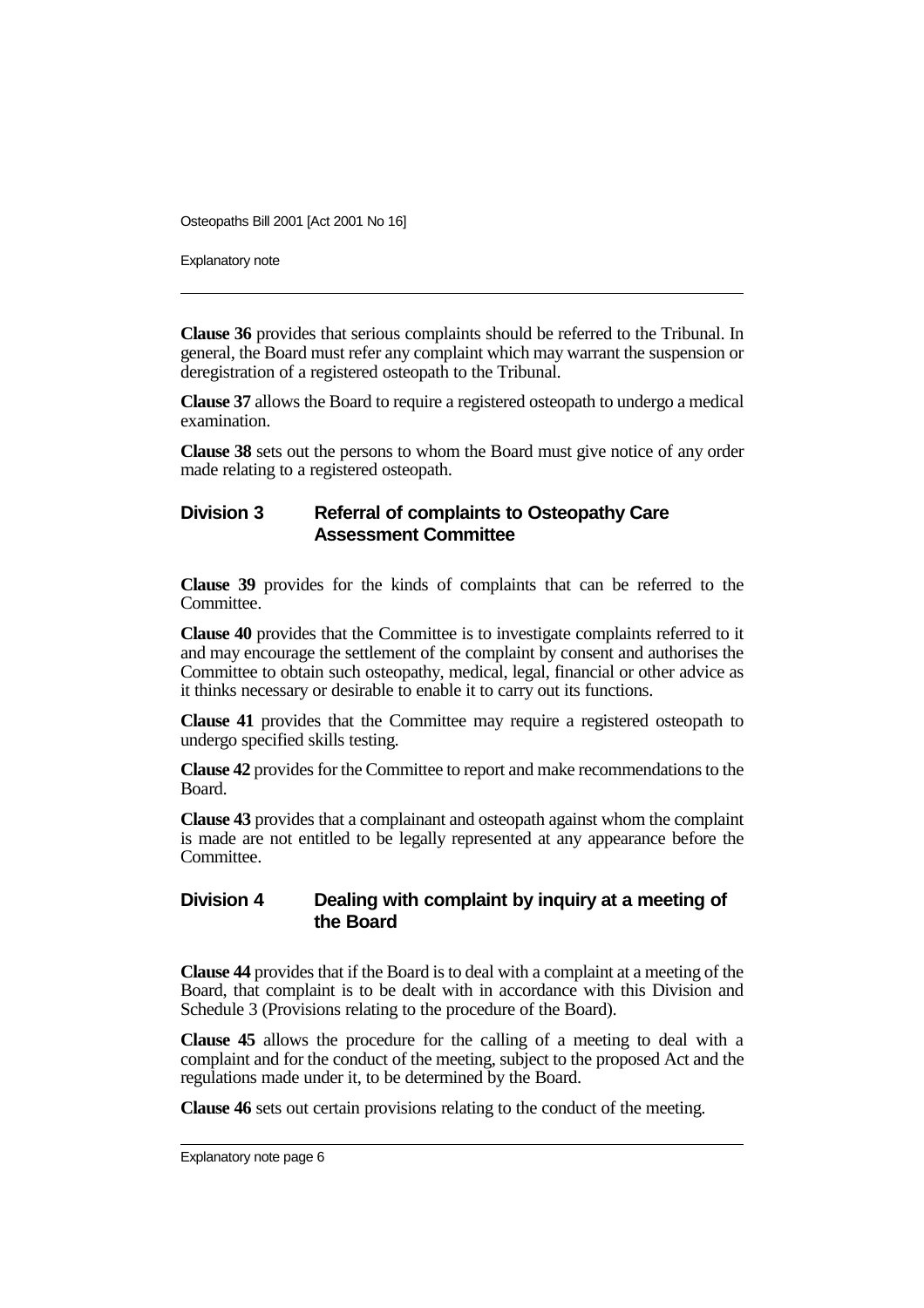Explanatory note

**Clause 47** deals with the making of submissions to the meeting of the Board by the osteopath about whom the complaint has been made, the Committee and the Health Care Complaints Commission.

**Clause 48** provides that the Board must, within 30 days of making its decision on a complaint, make available to the complainant, the osteopath concerned and such other persons as it sees fit, a written statement of the decision.

**Clause 49** provides that a finding of the Board under this Division of the proposed Act is admissible as evidence in any legal proceedings.

#### **Division 5 Disciplinary powers of Board and Tribunal**

**Clause 50** allows the Board or the Tribunal to exercise any of the powers or combination of powers conferred under this Division of the proposed Act if it finds the subject-matter of a complaint proved or the osteopath concerned admits to the complaint in writing to the Board or Tribunal.

**Clause 51** sets out the general disciplinary powers of the Board.

**Clause 52** provides for the making of a recommendation by the Board for the suspension or deregistration of an osteopath on the grounds that the osteopath does not have sufficient physical and mental capacity to practise osteopathy.

**Clause 53** sets out the disciplinary powers of the Tribunal.

#### **Division 6 Powers of the Board for the protection of the public**

**Clause 54** empowers the Board to suspend from practice (for not more than 8 weeks), or impose conditions on the registration of, a registered osteopath if it is satisfied that such action is necessary for the purpose of protecting the life, or the physical or mental health, of any person.

**Clause 55** provides that the Board may at any time alter or remove conditions imposed under this Division of the proposed Act.

**Clause 56** requires the Board to refer the matter to the Health Care Complaints Commission for investigation after taking any action under clause 54. The Commission is to investigate the matter and then refer it as a complaint to the Tribunal or to the Board to be dealt with by inquiry at a meeting of the Board.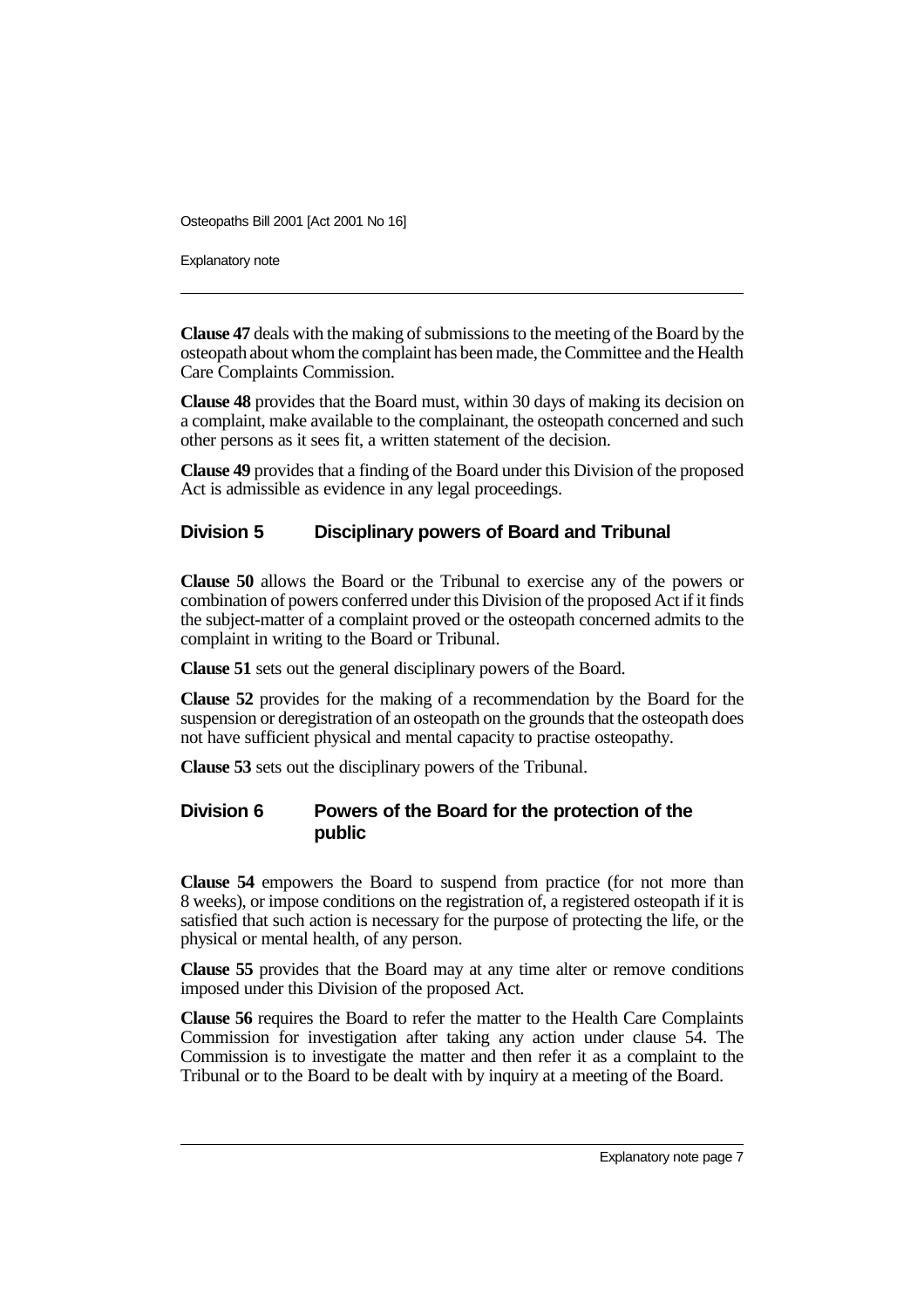Explanatory note

**Clause 57** sets out special provisions to be followed if the Board imposes conditions on the registration of a registered osteopath under clause 54 because the Board is of the opinion that the osteopath suffers from an impairment.

**Clause 58** requires the Board to notify the Chairperson of the Tribunal if the Board has suspended a registered osteopath under clause 54.

**Clause 59** provides that a period of suspension may be extended for a period or further period of not more than 8 weeks but only if the extension has been approved in writing by the Chairperson or a Deputy Chairperson of the Tribunal and the complaint about the osteopath has not been disposed of.

**Clause 60** deals with the rights and privileges of persons on the expiration of their period of suspension as a registered osteopath.

**Clause 61** deals with conditions imposed on a registered osteopath under clause 54 where the matter is dealt with as a complaint against the osteopath.

**Clause 62** deals with conditions imposed on a registered osteopath under clause 54 where the matter is referred to an Impaired Registrants Panel.

# **Part 5 Impairment**

**Clause 63** provides for matters to be referred to an Impaired Registrants Panel.

**Clause 64** allows a person to notify the Board of any matter that the person thinks indicates that a registered osteopath suffers from or may suffer from an impairment.

**Clause 65** allows the Health Care Complaints Commission to refer to the Board any matter that indicates that a registered osteopath suffers from or may suffer from an impairment.

**Clause 66** provides that an Impaired Registrants Panel is to inquire into any matter referred to it. The Panel may request that the registered osteopath concerned attend before the Panel for the purpose of enabling it to obtain information on the matter and make an assessment.

**Clause 67** provides that an Impaired Registrants Panel is not to investigate or take any other action if it is aware that the matter is the subject of an investigation by the Health Care Complaints Commission.

**Clause 68** requires the Board to notify the registered osteopath of any proposed inquiry by an Impaired Registrants Panel.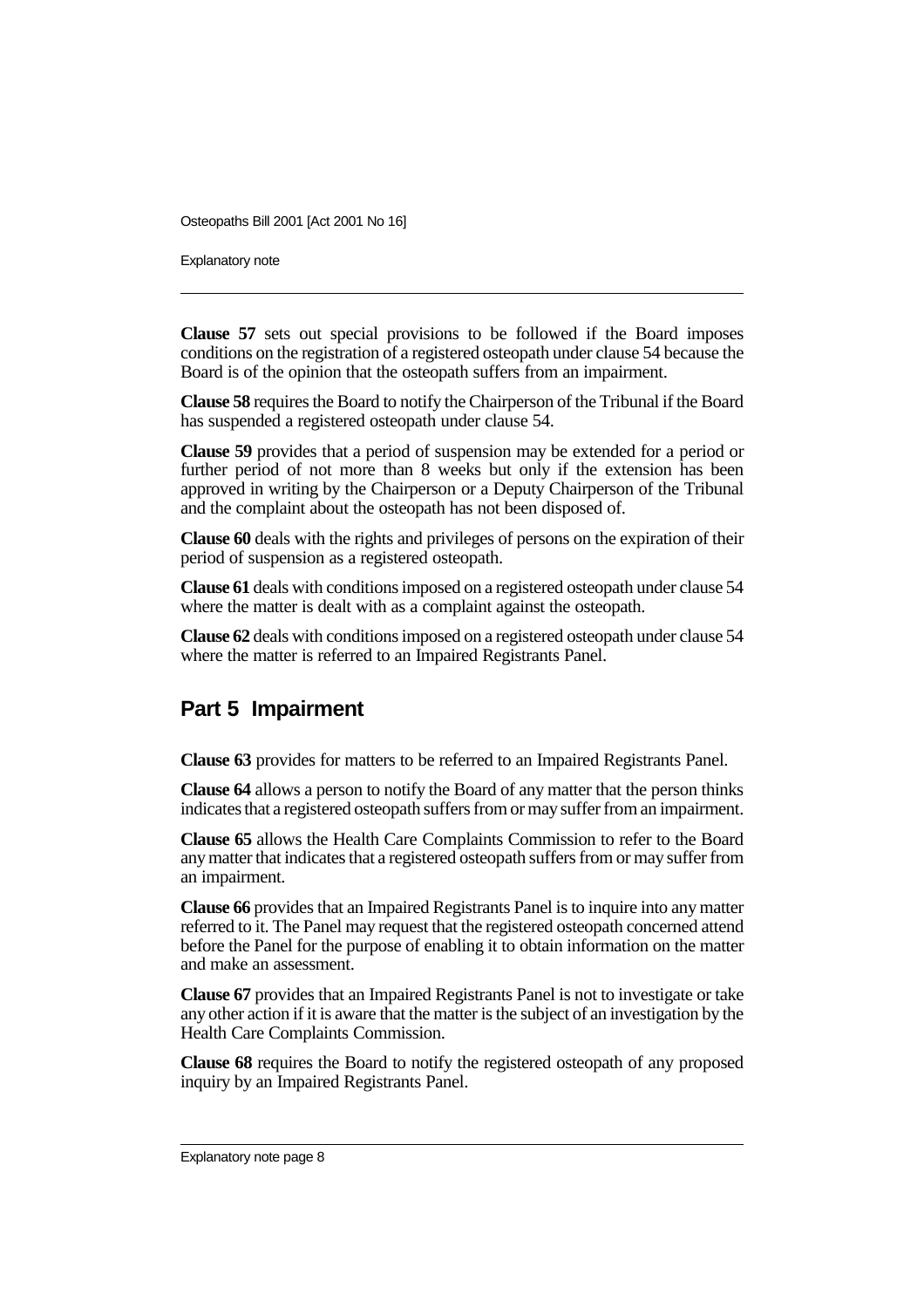Explanatory note

**Clause 69** allows a registered osteopath who is the subject of a matter referred to an Impaired Registrants Panel to make oral or written representations to the Panel.

**Clause 70** provides that an Impaired Registrants Panel is to make an assessment in respect of each referral to it based on its inquiry and may counsel the osteopath concerned or require that he or she undertake counselling, recommend that the osteopath consent to conditions being placed or his or her registration or to his or her suspension for a specified period or make other recommendations to the Board.

**Clause 71** allows the Board to place conditions on the registration of a registered osteopath or suspend the registered osteopath if an Impaired Registrants Panel has recommended it and the Board is satisfied that the osteopath has voluntarily consented to that recommendation.

**Clause 72** deals with the review of conditions placed on the registration of a registered osteopath or the suspension of the registered osteopath where the osteopath had voluntarily consented to the conditions or suspension.

**Clause 73** provides that certain matters referred to an Impaired Registrants Panel are to be dealt with as complaints against the osteopath concerned.

**Clause 74** deals with the confidentiality of reports by an Impaired Registrants Panel to the Board.

### **Part 6 Appeals and review of disciplinary action**

#### **Division 1 Appeals against actions of the Board**

**Clause 75** deals with appeals to the Tribunal against any finding of the Board or any exercise of any power of the Board under Division 5 of Part 4 of the proposed Act (Disciplinary powers of Board and Tribunal).

**Clause 76** deals with appeals to the Tribunal relating to suspensions of, or impositions of conditions on, the registration of osteopaths.

**Clause 77** allows an appeal with respect to a point of law to be made to the Chairperson of the Tribunal, or a Deputy Chairperson nominated by the Chairperson, when a complaint is dealt with at a meeting of the Board.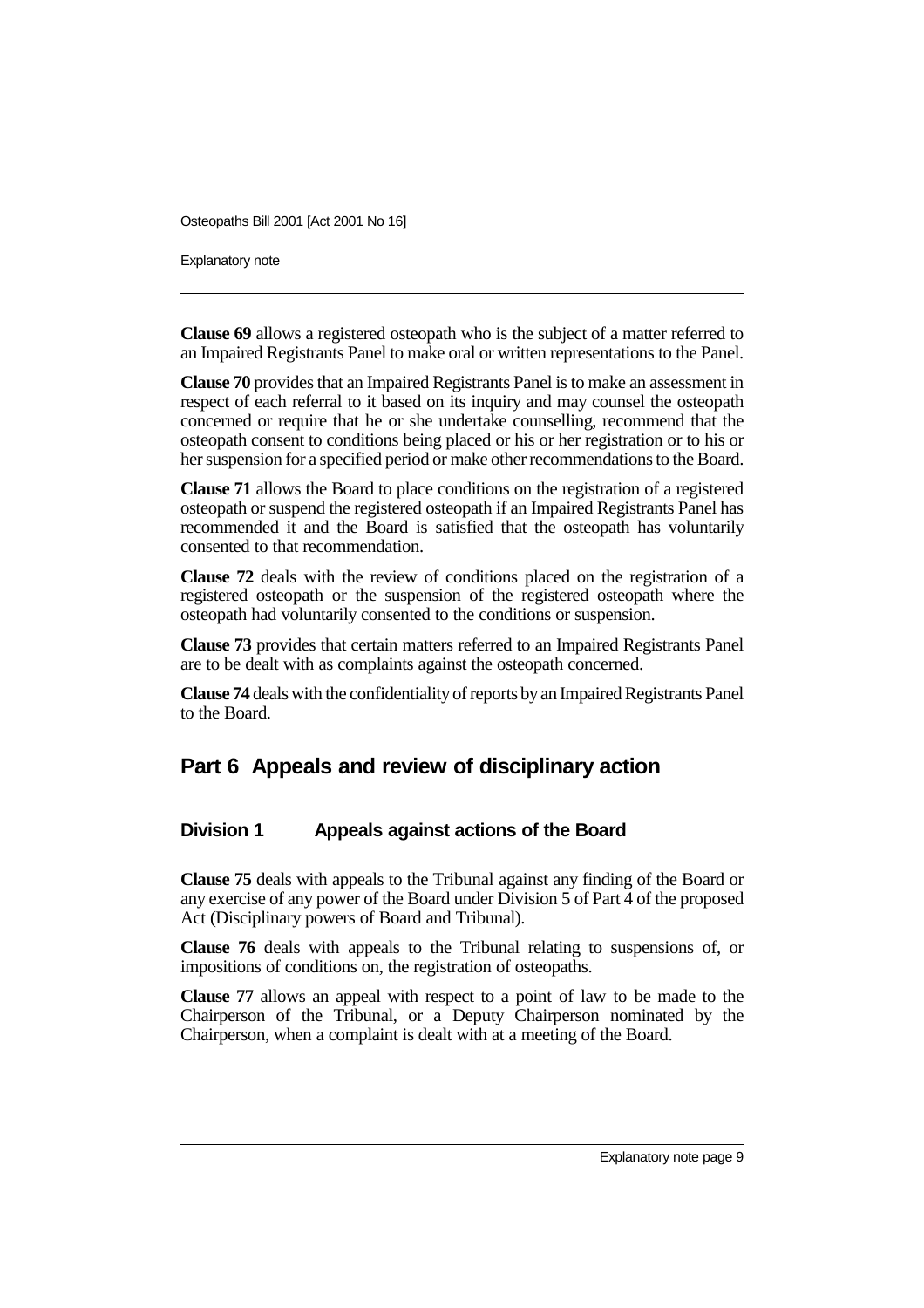Explanatory note

#### **Division 2 Appeals against actions of Tribunal**

**Clause 78** allows a preliminary appeal (during an inquiry on a complaint by the Tribunal or before the commencement of the inquiry but after the complaint has been referred to the Tribunal) with respect to a point of law to be made to the Supreme Court by the osteopath concerned or the complainant, but only with the leave of the Chairperson or a Deputy Chairperson.

**Clause 79** deals with appeals to the Supreme Court by the osteopath about whom a complaint has been referred to the Tribunal or the complainant regarding a decision of the Tribunal as to a point of law or the exercise of any power of the Tribunal under Division 5 of Part 4 of the proposed Act (Disciplinary powers of Board and Tribunal).

**Clause 80** sets out the powers of the Supreme Court in determining an appeal.

#### **Division 3 Review of suspension, cancellation or conditions**

**Clause 81** deals with the right of a person to apply for a review of an order of the Board, the Chairperson or a Deputy Chairperson, the Tribunal or the Supreme Court that the registration of the person be suspended, that the person's name be removed from the Register or not be re-registered, or that conditions be placed on the person's registration.

**Clause 82** provides that the *appropriate review body* to deal with an application for review is the Tribunal except where the order being reviewed provides that it may be reviewed by the Board, in which case the Board is the appropriate review body.

**Clause 83** deals with the powers of the appropriate review body on undertaking a review.

**Clause 84** deals with the nature of the review.

# **Part 7 Osteopaths Registration Board**

**Clause 85** constitutes the Osteopaths Registration Board.

**Clause 86** specifies the functions of the Board.

**Clause 87** provides for the membership of the Board.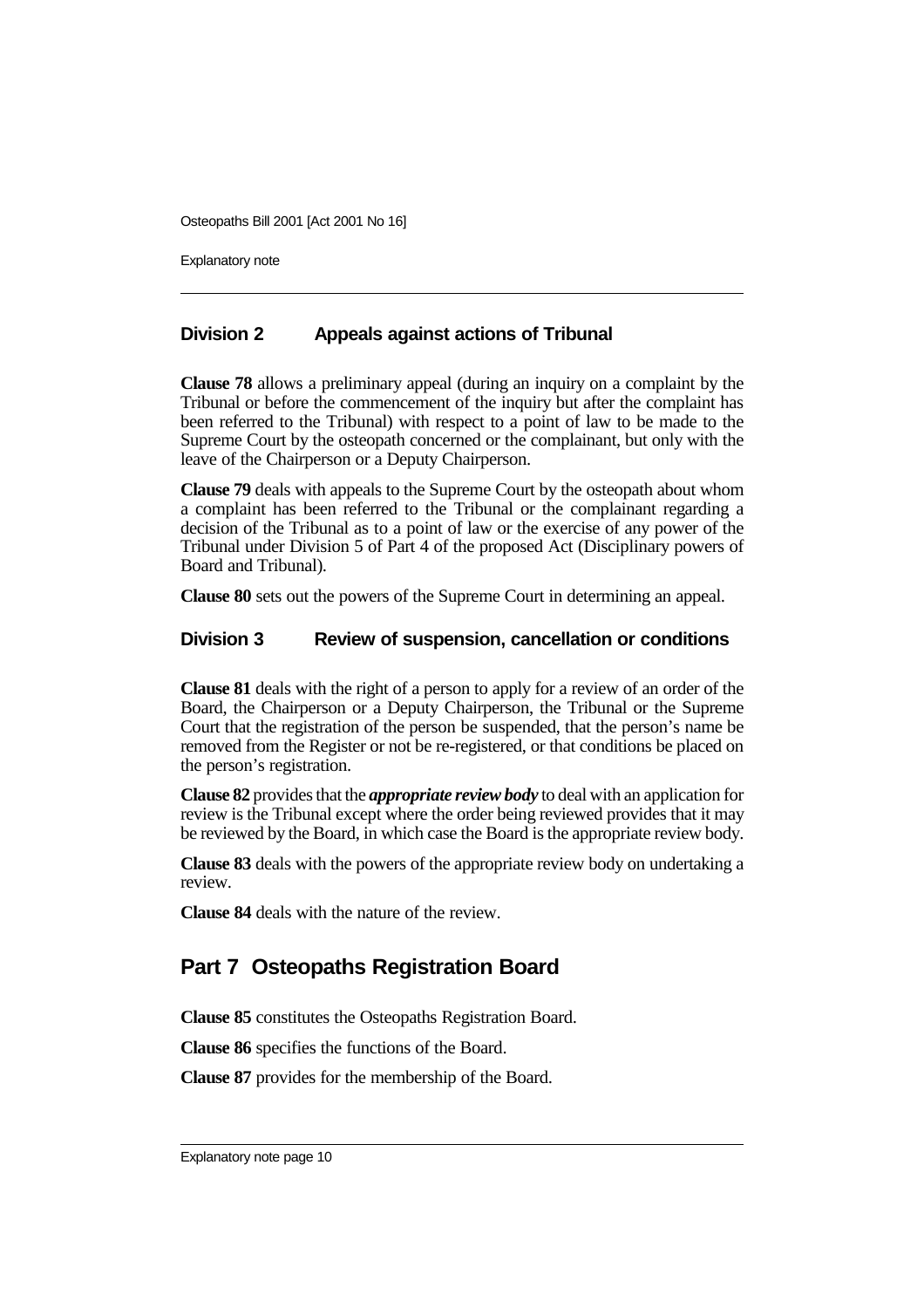Explanatory note

**Clause 88** provides for the appointment of a Registrar and other staff necessary to enable the Board to exercise its functions.

**Clause 89** enables the Board to establish committees to assist it to exercise its functions.

**Clause 90** provides for the delegation of the Board's and the Registrar's functions.

**Clause 91** gives effect to Schedules 2 and 3 which contain further provisions relating to the membership and procedure of the Board.

### **Part 8 Osteopathy Care Assessment Committee**

**Clause 92** constitutes the Osteopathy Care Assessment Committee.

**Clause 93** specifies the functions of the Committee.

**Clause 94** provides for the membership of the Committee.

**Clause 95** gives effect to Schedule 4 which contains further provisions relating to the membership and procedure of the Committee.

### **Part 9 Impaired Registrants Panels**

**Clause 96** provides for the establishment of Impaired Registrants Panels for the purposes of the proposed Act. The Panels are to have, and may exercise, such jurisdiction and functions as are conferred or imposed on them by or under the proposed Act or any other Act.

**Clause 97** requires the Board, when it decides to refer a matter to an Impaired Registrants Panel, to appoint 2 persons to sit as the Panel.

**Clause 98** provides that only decisions supported by both members of an Impaired Registrants Panel are to be considered decisions of the Panel. Disagreements between members of a Panel are to be reported to the Board.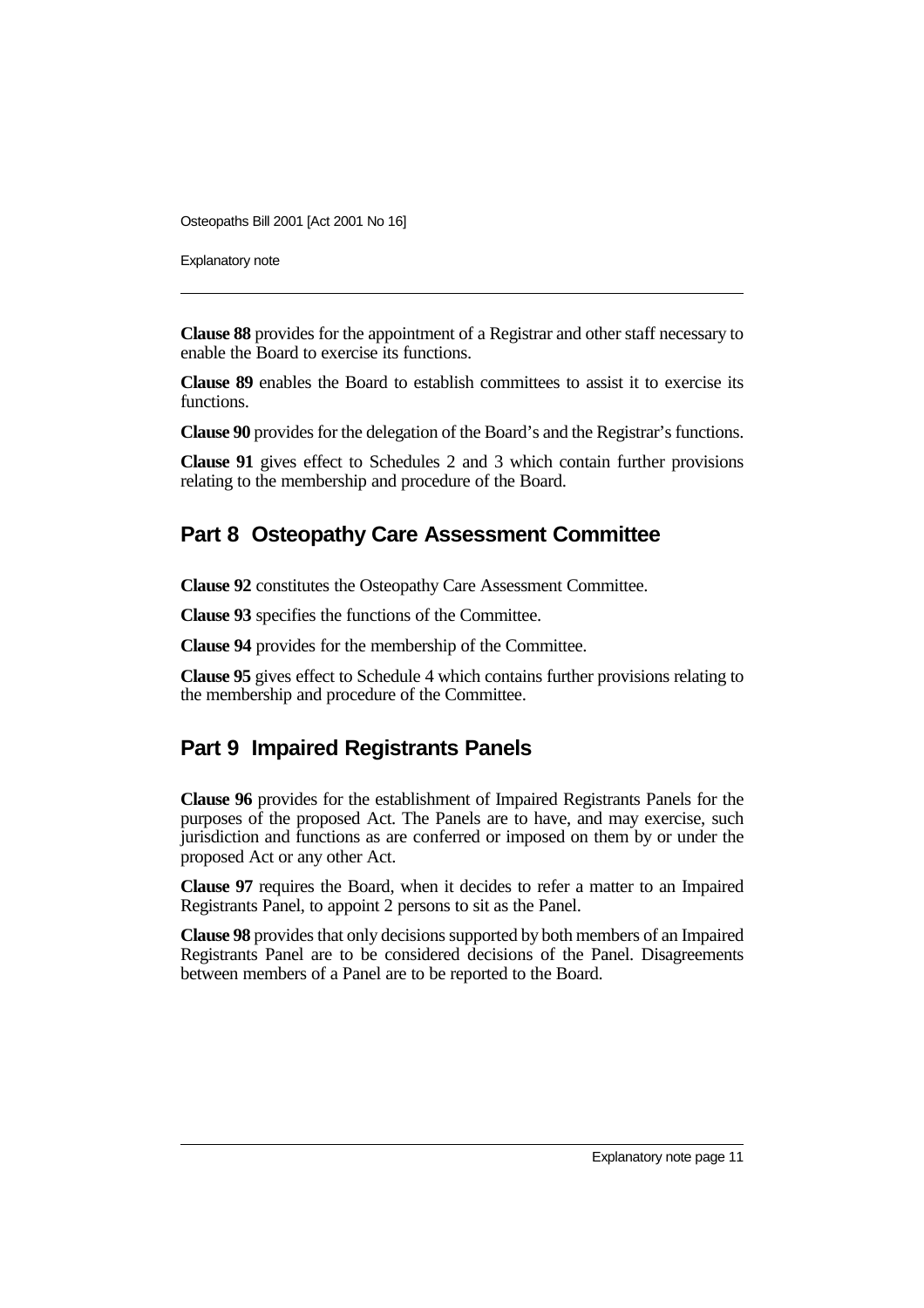Explanatory note

# **Part 10 Osteopaths Tribunal**

### **Division 1 Constitution of the Tribunal**

**Clause 99** provides for the establishment of the Osteopaths Tribunal. The Tribunal is to be constituted in accordance with the proposed Act to deal with a matter referred to it or an appeal or application made to it under the proposed Act.

**Clause 100** provides for experienced legal practitioners to be appointed as the Chairperson and Deputy Chairpersons of the Tribunal.

**Clause 101** deals with the appointment of persons to sit on the Tribunal when a complaint or other matter is referred to the Tribunal, the Health Care Complaints Commission decides to prosecute a complaint before the Tribunal under the *Health Care Complaints Act 1993* or an appeal or application under the proposed Act to the Tribunal is lodged with the Registrar.

**Clause 102** provides that the Tribunal may continue and come to a determination despite a vacancy in its membership which occurs when a matter is part-heard. This provision does not apply if it is the Chairperson or a Deputy Chairperson who vacates office, or more than one vacancy occurs.

**Clause 103** deals with payment of non-legal Tribunal members.

**Clause 104** provides for a seal of the Tribunal of which courts and persons acting judicially are to take notice.

### **Division 2 Proceedings of the Tribunal**

**Clause 105** provides that the decision of the Chairperson or a Deputy Chairperson on any question of law or procedure arising during an inquiry or appeal at which that person presides is the decision of the Tribunal for the purposes of the inquiry or appeal. All other decisions must be supported by at least 3 members of the Tribunal. In cases where 2 members support and 2 oppose a decision, the decision of the Chairperson or Deputy Chairperson presiding prevails.

**Clause 106** deals with the time at which orders of the Tribunal take effect.

**Clause 107** provides that a power of the Tribunal exercised under the proposed Act by the Supreme Court (except for the purposes of any appeal) is taken to have been exercised by the Tribunal.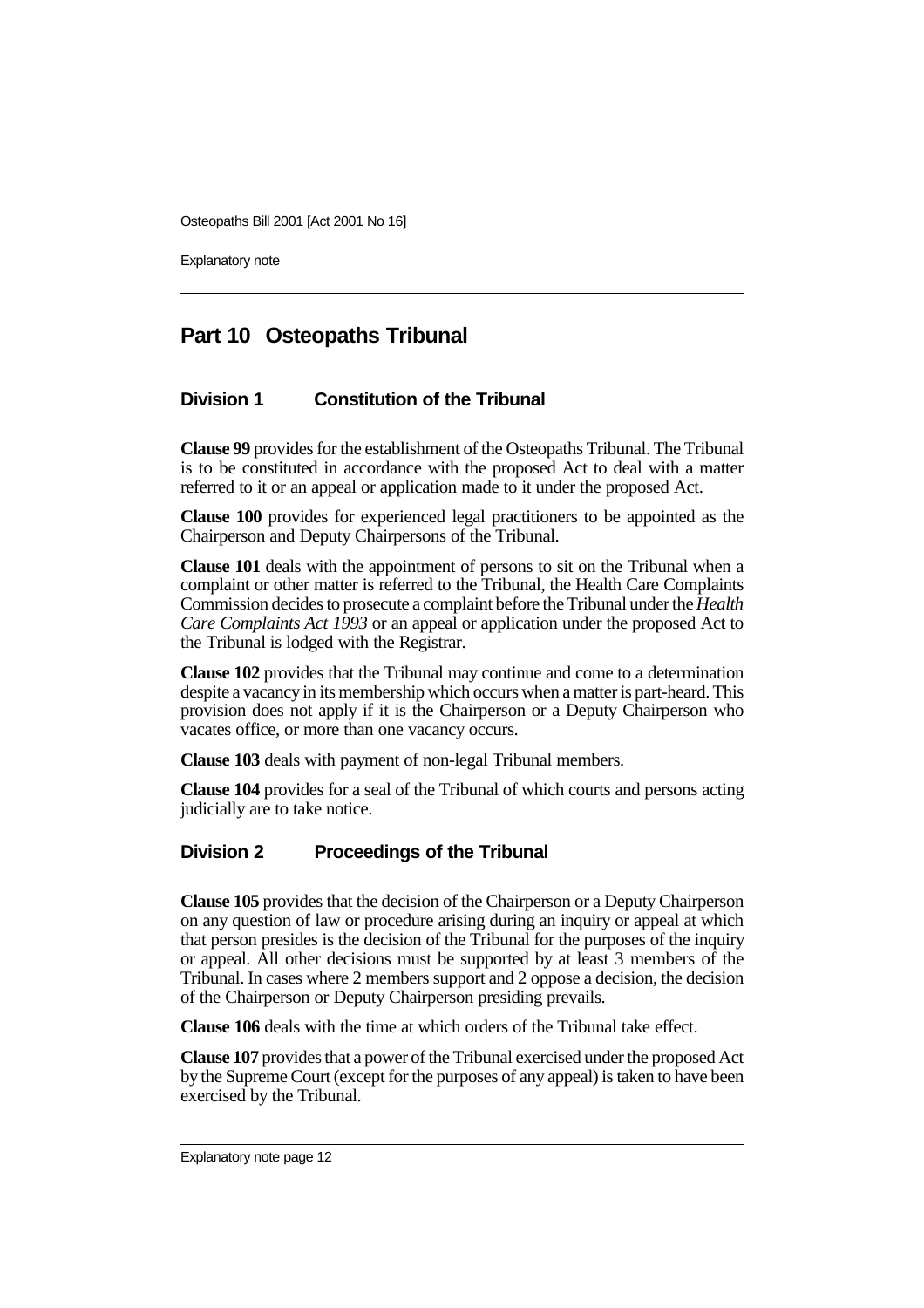Explanatory note

**Clause 108** requires the Tribunal to inform the Registrar of the exercise of any power under Part 4 of the proposed Act (Complaints and disciplinary proceedings).

#### **Division 3 Inquiries, appeals etc before the Tribunal**

**Clause 109** deals with the jurisdiction of the Tribunal to conduct an inquiry into any complaint, matter or application and to hear any appeal referred to it.

**Clause 110** provides for the fixing of the time and place for the conduct of an inquiry or the hearing of an appeal and the notice that must be given of that time and place.

**Clause 111** deals with the conduct of proceedings before the Tribunal.

**Clause 112** enables a complainant or a registered osteopath about whom a complaint is made to be represented by a legal practitioner or another adviser in proceedings before the Tribunal.

**Clause 113** prohibits the Chairperson or a Deputy Chairperson from sitting on an inquiry or appeal concerning a matter on which he or she has already made a decision.

**Clause 114** provides for adjournments and interlocutory orders.

**Clause 115** requires the Tribunal to provide a written statement of its decision on an inquiry or appeal to the complainant, the osteopath concerned and the Board. The statement must set out any findings on material questions of fact, refer to any evidence or other material on which findings were based and give the reasons for the decision.

**Clause 116** provides that the Tribunal is not required to include confidential information in its statement of a decision. If the statement would be false or misleading without the confidential information the Tribunal is not required to provide the statement. However, a confidential information notice must then be provided indicating that confidential information is not given or the statement will not be provided.

# **Part 11 Miscellaneous**

**Clause 117** deals with the application of the *Criminal Records Act 1991*.

**Clause 118** provides for the service of notices.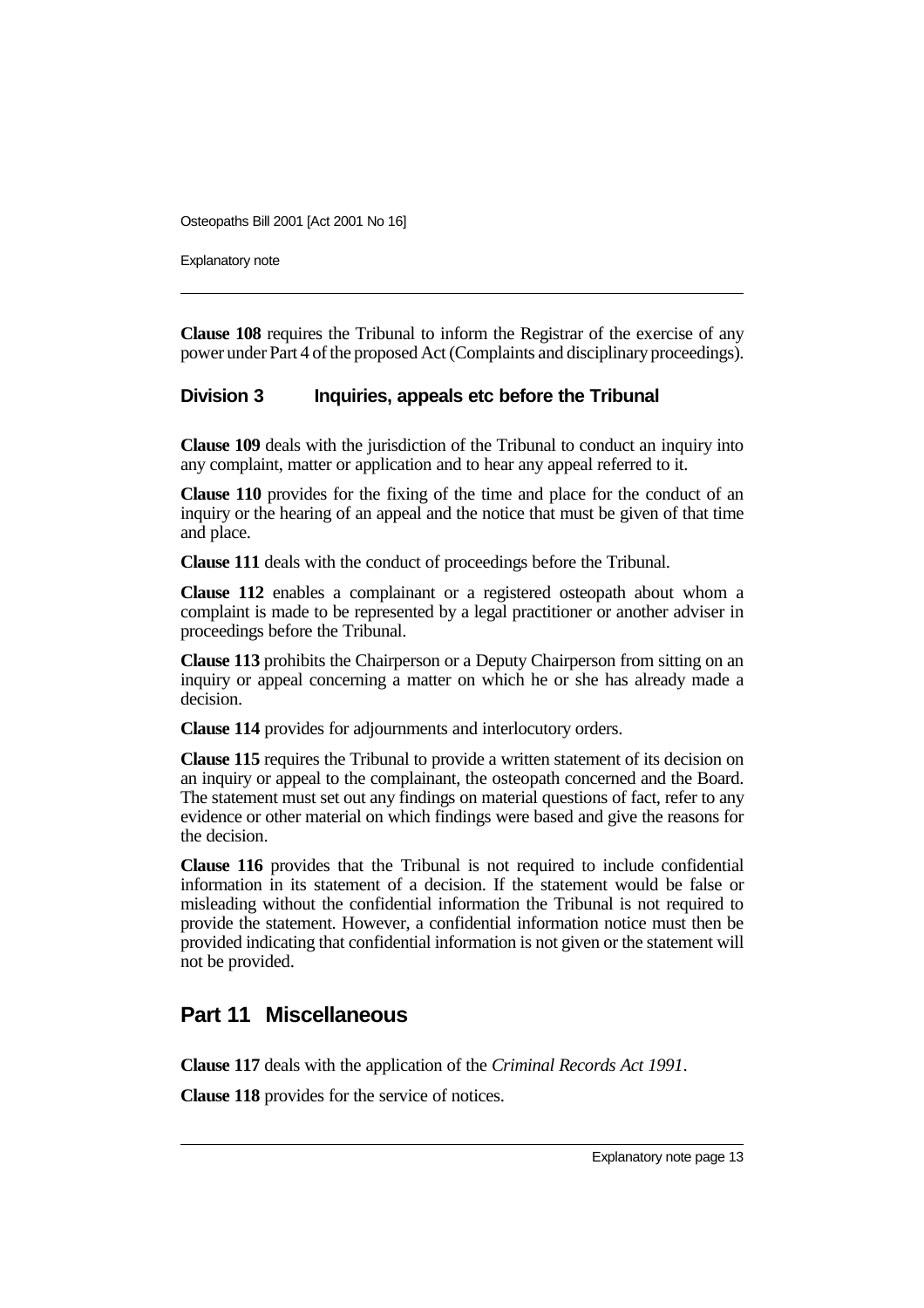Explanatory note

**Clause 119** provides for the service of documents on the Board.

**Clause 120** requires the Board, the President or an authorised member of the Board to provide on request a written statement of the reasons for a decision.

**Clause 121** requires the Board to notify various health professional registration authorities of the taking of disciplinary action against an osteopath.

**Clause 122** makes it an offence to make a false entry in the Register (or, by fraud, to procure such an entry) or to make a false statement to obtain registration. The offence carries a maximum penalty of 50 penalty units (\$5,500) or 12 months imprisonment, or both.

**Clause 123** provides for certain documents under the hand of the Registrar and entries in the Register to be evidence in proceedings.

**Clause 124** provides for the authentication of official documents of the Board by signature instead of seal.

**Clause 125** provides for the disbursement of money received by the Board and empowers the Board to waive the payment of fees.

**Clause 126** requires the Board to establish an Osteopathy Education and Research Account (for education and research in osteopathy). The clause provides for money to be paid into the Account and specifies the purposes for which that money may be expended.

**Clause 127** provides for the appointment and powers of inspectors.

**Clause 128** enables an inspector to obtain a search warrant.

**Clause 129** provides that certain persons given functions under the proposed Act do not incur personal liability for things done in good faith in carrying out those functions.

**Clause 130** provides that if a corporation contravenes any provision of the proposed Act or the regulations, each director or other person concerned in the management of the corporation is also taken to have contravened the provision.

**Clause 131** provides that proceedings for offences against the proposed Act and regulations are to be dealt with summarily before a Local Court constituted by a Magistrate sitting alone. Such proceedings are to be instituted within 12 months of the act or omission alleged to constitute the offence.

**Clause 132** provides for the making of regulations under the proposed Act.